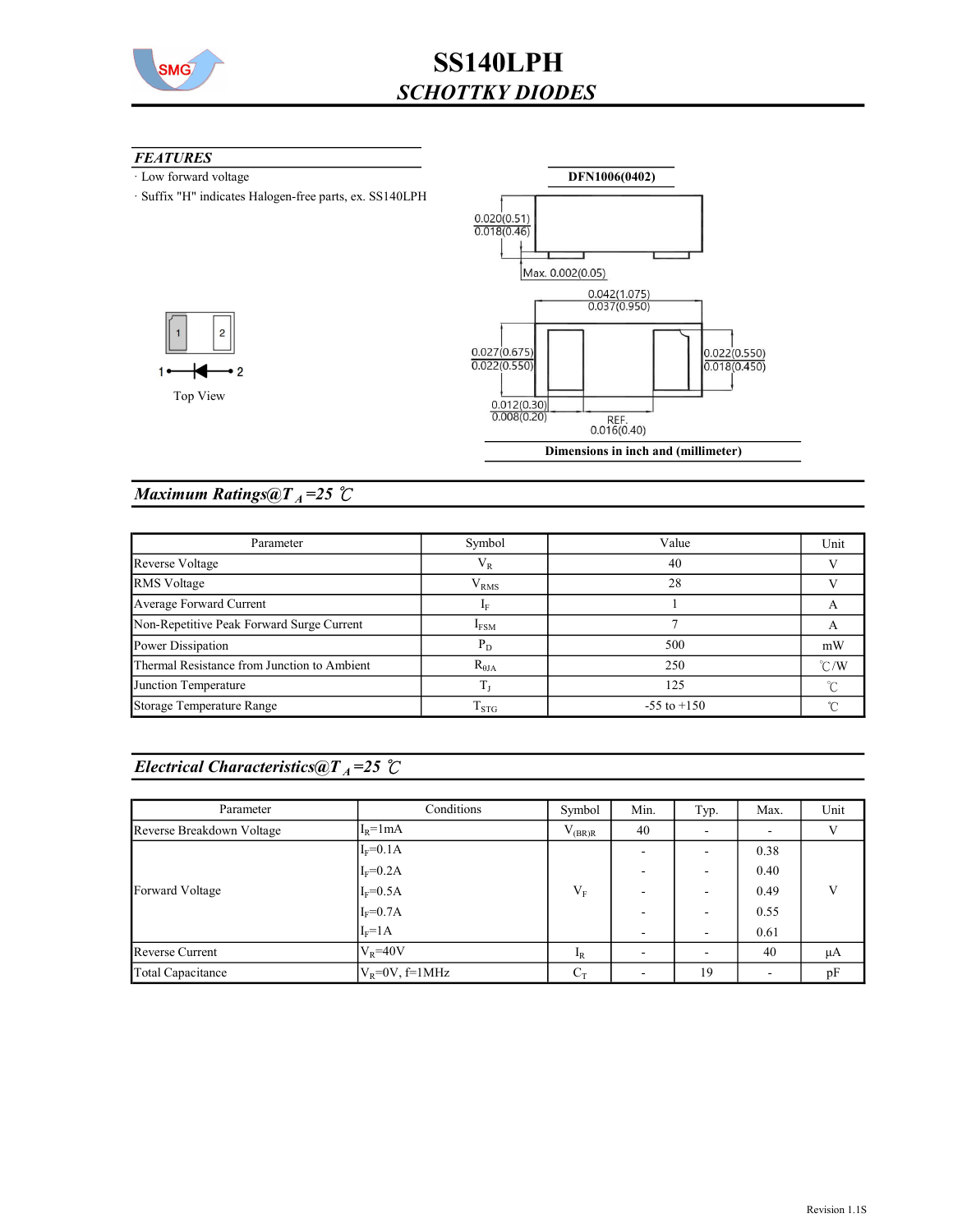

SS140LPH SCHOTTKY DIODES

## RATINGS AND CHARACTERISTIC CURVES

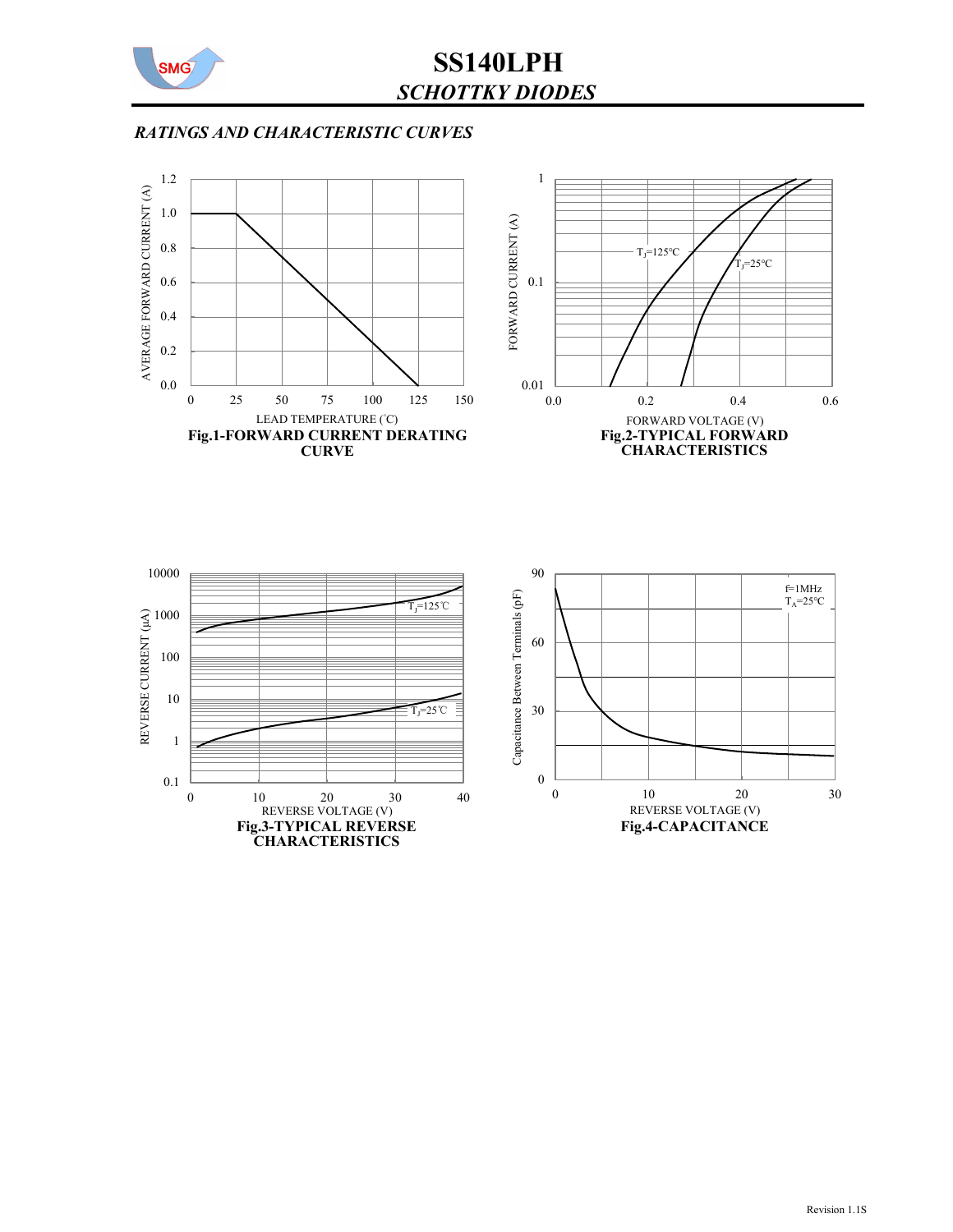

# TAPE & REEL SPECIFICATION



| <b>Item</b>            | <b>Symbol</b>  | DFN1006(0402)     |
|------------------------|----------------|-------------------|
| Carrier width          | $A_0$          | $0.70 \pm 0.10$   |
| Carrier length         | $B_0$          | $1.10 \pm 0.10$   |
| Carrier depth          | K              | $0.60 \pm 0.10$   |
| Sprocket hole          | d              | $1.50 \pm 0.10$   |
| Reel outside diameter  | D              | $178.00 \pm 2.00$ |
| Feed hole width        | $D_0$          | $13.00 \pm 0.50$  |
| Reel inner diameter    | $D_1$          | MIN. 54.00        |
| Sprocke hole position  | E              | $1.75 \pm 0.10$   |
| Punch hole position    | F              | $3.50 \pm 0.10$   |
| Sprocke hole pitch     | $P_0$          | $4.00 \pm 0.10$   |
| Punch hole pitch       | $P_1$          | $2.00 \pm 0.10$   |
| Embossment center      | P <sub>2</sub> | $2.00 \pm 0.10$   |
| Overall tape thickness | T              | MAX. 0.60         |
| Tape width             | W              | $8.00 \pm 0.30$   |
| Reel width             | W1             | $8.40 \pm 1.50$   |

#### ORDER INFORMATION

| Package       | Reel Size | Juan<br>.tıtv |
|---------------|-----------|---------------|
| DFN1006(0402) | 711       | .000          |

### MARKING CODE

| Part Number     | Marking Code |  |  |
|-----------------|--------------|--|--|
| <b>SS140LPH</b> |              |  |  |